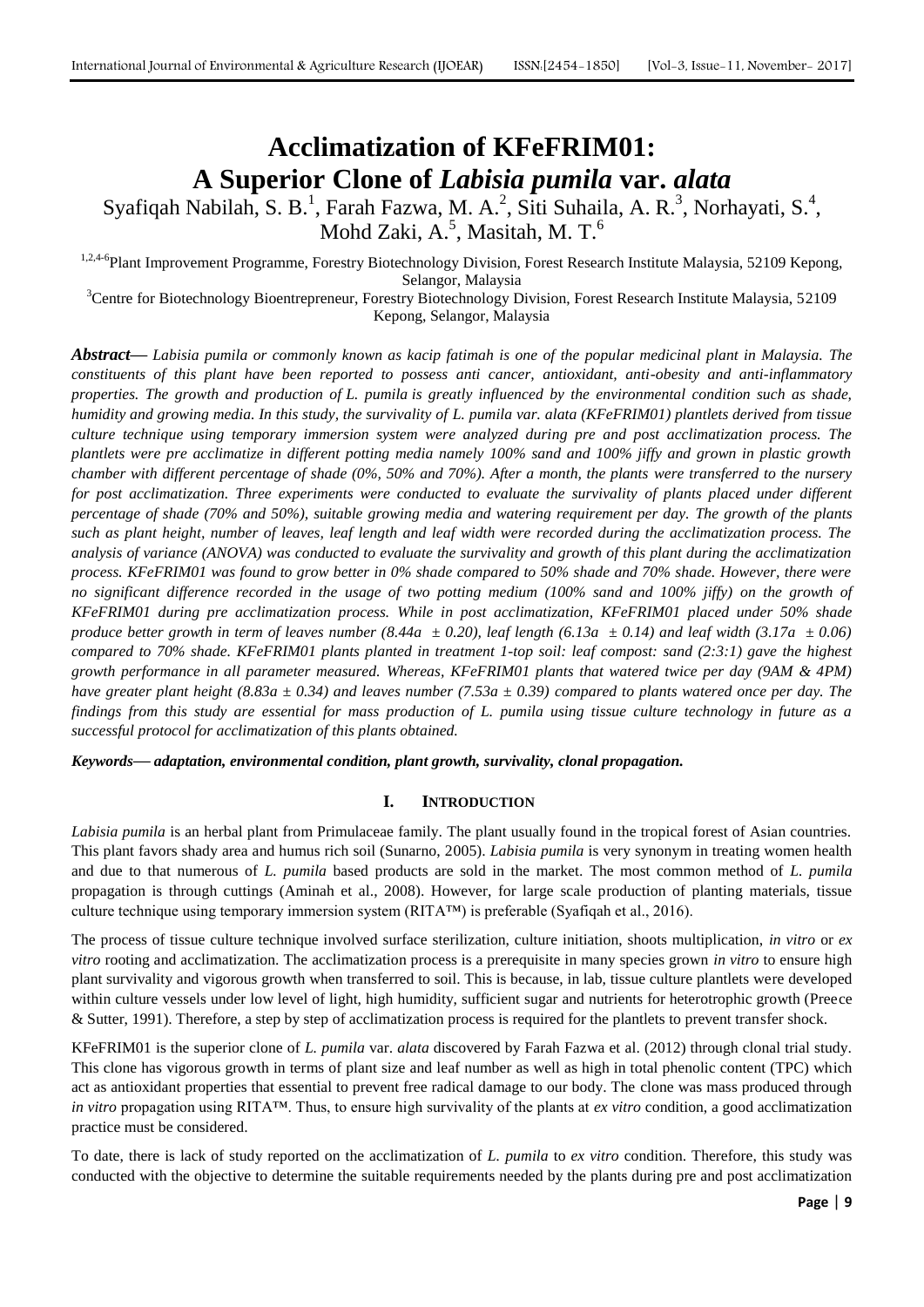process in order to increase the survivality and the growth of the plants. High survivality of the plants could ensure sustainable supply of raw materials to the industry. In future, Malaysia can be one of the main exporters of high quality *L. pumila* and reduce the dependency on imported raw materials as well as from the wild.

## **II. MATERIAL AND METHOD**

## **Experiment 1- Acclimatization of plant in growth chamber (Pre-acclimatization)**

*In vitro* rooted of KFeFRIM01 plantlets were used in this study. The plantlets with the height of 2-5 cm were taken out from RITA<sup>™</sup> and washed under running tap water to remove the traces of medium from the plantlets surface. After that, the plantlets were dipped into Thiram solution (fungicide) for few seconds to disinfect the plants. About 120 plantlets of KFeFRIM01 were planted in two different potting medium; 100% jiffy and 100% sand within three replicates. The plantlets were kept in a transparent plastic chamber (1.5 m x 1.0 m size) with different percentage of shade (0%, 50% and 70%). The plantlets were watered once per day for 30 seconds to maintain the humidity. The survival rates and growth such as stem height, number of leaves, leaf length and leaf width of the plants were recorded before and after acclimatization process. The environmental data such as temperature and humidity in each acclimatization bed were also monitored. The pre acclimatization process for FaFaF01 was conducted in a transparent plastic chamber for a month period.

#### **Experiment 2- Acclimatization of plant in green house (Post-acclimatization)**

The plants of KFeFRIM01 were subjected for three different experiments during post acclimatization. The survival rates and growth such as stem height, number of leaves, and leaf length and leaf width of the plants were recorded once per month. The post acclimatization process took about three month period.

#### **i) Shade percentage**

The plants were placed under different percentage of shade; 70% and 50%.

#### **ii) Growing media**

Three treatments of growing media containing combination of soil, compost and sand were tested for FaFaF01.

Treatment 1- Top soil: leaf compost: sand (2:3:1)

Treatment 2 - Top soil: leaf compost: cocopeat: sand (2:2:1:1)

Treatment 3 - Top soil: cocopeat: sand (2:3:1)

#### **iii) Watering schedule**

The plants were watered daily based on three types of schedule:

Schedule 1: Twice per day at 9.00 am and 4.00 pm

Schedule 2: Once per day at 9.00 am

Schedule 3: Once per day at 4.00 pm

## **III. RESULTS AND DISCUSSION**

## **3.1 Effects of different potting media on the growth of KFeFRIM01 during pre acclimatization**

After one month of acclimatization in transparent plastic chamber, it was observed that plantlets in 100% jiffy had 94% survival rate while 100% sand recorded 88.3% (Figure 1). In other study, Muhammad Fuad et al. (2015) reported that the usage of 100% jiffy during acclimatization of *Eurycoma longifolia* (tongkat ali) gave 100% of survival rate while 100% sand gave 67% of survival rate. The ability of 100% jiffy in retaining moisture compared to 100% sand could be the factor of high survivality. This is because during acclimatization, minimal watering is provided in order to harden the plants. In terms of growth, analysis of variance (ANOVA) shows there was significant difference between two potting media (100% sand and 100% jiffy) except for leaf length variable. Based on Figure 2, plantlets in 100% sand had higher stem height  $(3.76 \pm 0.07)$ cm) and number of leaves  $(5.81 \pm 0.11)$  compared to 100% jiffy. In contrast, the leaf width of KFeFRIM01 was found greater in 100% Jiffy (1.40  $\pm$  0.03) than 100% sand. While the leaf length of KFeFRIM01 in 100% jiffy and 100% sand was 2.21  $\pm$ 0.05 cm and 2.20  $\pm$  0.05 cm respectively. The findings from this study, suggest that 100% jiffy was the suitable potting media for *L. pumila* var. *alata* (KFeFRIM01) during pre acclimatization.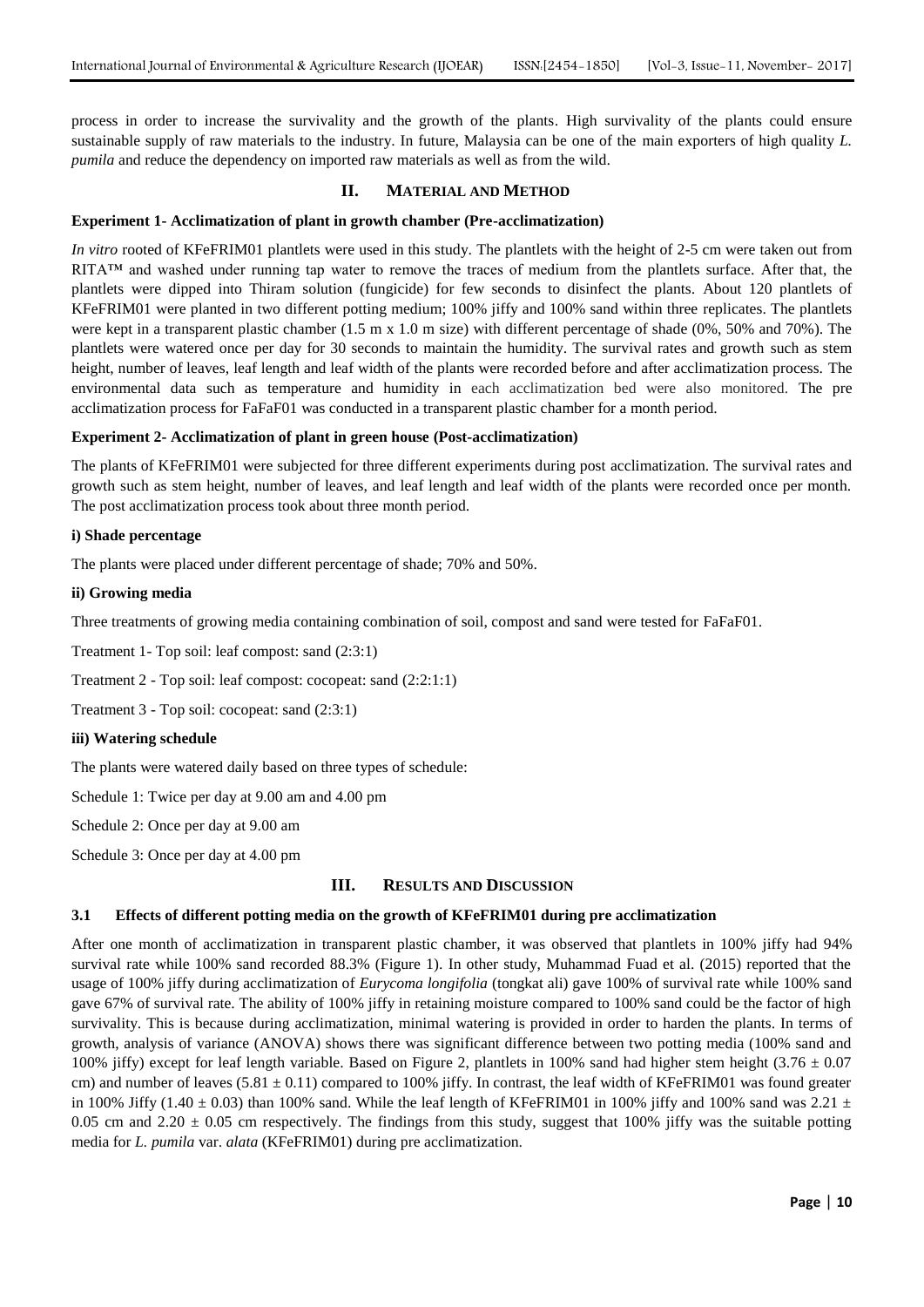

**SURVIVALITY IN 100% JIFFY AND 100% SAND**



# **3.2 Effects of different shade percentage on the growth of KFeFRIM01 during pre acclimatization**

The plantlets of KFeFRIM01 were acclimatized in different percentage of shade for one month. The survivality of the plantlets was recorded 100% in 0% (no shade) followed by 50% shade (94%) and 70% shade (80%) (Figure 3). The ANOVA test was conducted to determine the effects of different shade percentage on the growth of KFeFRIM01. The result shows that there was significant difference between different percentage of shade with the growth of KFeFRIM01 (Figure 4). Plantlets of KFeFRIM01 grown in 0% (no shade) recorded the highest growth for all variables measured followed by 50% shade and 70% shade. The findings revealed that *L. pumila* var. *alata* (KFeFRIM01) can be acclimatized in transparent plastic chamber without shade (0%) and increasing the percentage of shade from 50% to 70% may contribute to mortality effect and slow gowth. This finding is in line with Ginting et al. (2015) where the higher the percentage of shades, the lower the number of tiller in upland rice plants.





# **FIGURE 3: PERCENTAGE OF KFEFRIM01 SURVIVALITY IN DIFFERENT PERCENTAGE OF SHADE**



## **3.3 Effects of different shade percentage on the growth of KFeFRIM01 during post acclimatization stage.**

During post acclimatization, the plants of KFeFRIM01 were placed at two different shade houses with 50% and 70% shade for three months. The growth performances of the plantlets were monitored monthly and presented in Table 1.

# **TABLE 1 EFFECTS OF DIFFERENT SHADE PERCENTAGE ON THE GROWTH OF KFEFRIM01 DURING POST ACCLIMATIZATION STAGE.**

| <b>Treatment</b> | <b>Parameter</b>            |                  |                  |                   |                         |  |  |
|------------------|-----------------------------|------------------|------------------|-------------------|-------------------------|--|--|
|                  | <b>Plant height</b><br>(cm) | No of leaves     | Leaf length (cm) | Leaf width (cm)   | Collar diameter<br>(mm) |  |  |
| 50 % shade       | $5.04b \pm 0.13$            | $8.44a \pm 0.20$ | 6.13a $\pm$ 0.14 | $3.17a \pm 0.06$  | $2.63b \pm 0.07$        |  |  |
| 70 % shade       | $5.51a \pm 0.20$            | 6.87b $\pm$ 0.33 | 5.15b $\pm$ 0.24 | 2.64 b $\pm$ 0.12 | $2.88a \pm 0.07$        |  |  |

*Means with the same letters are not significantly different at 0.05 level of confidence*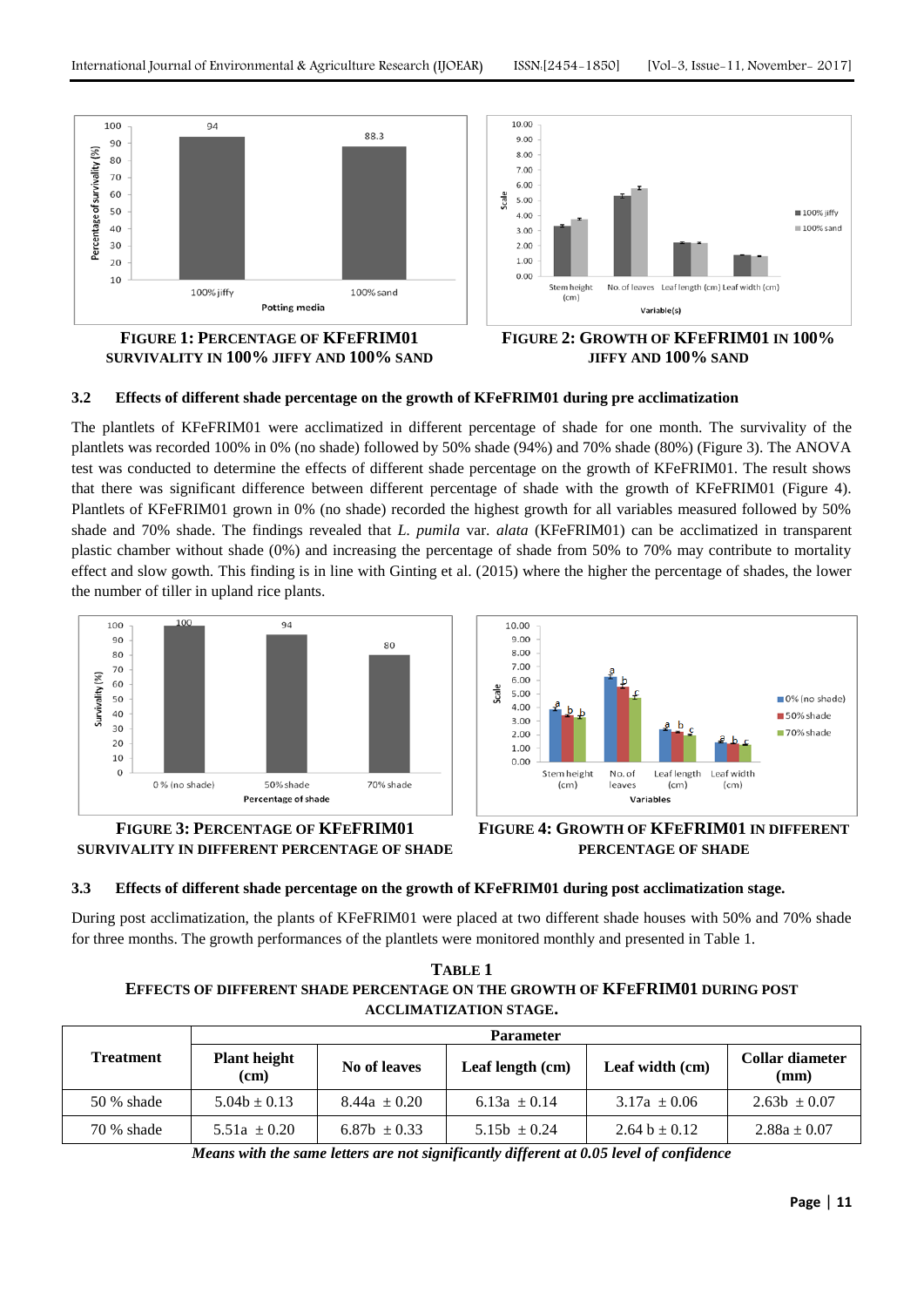Based on ANOVA, the growth of KFeFRIM01 under different percentage of shade is significant at p<0.05. The plants placed under 50% shade produce better growth in term of leaves number (8.44a  $\pm$  0.20), leaf length (6.13a  $\pm$  0.14) and leaf width  $(3.17a \pm 0.06)$  compared to 70% shade. However, plants placed under 70% shade had greater plant height (5.51a  $\pm$  0.20) and collar diameter (2.88a  $\pm$  0.07) than 50% shade. The difference in results may relate to the photosynthetically active radiation (PAR) that vary between the two shade used. Similar results were reported for red and blue colour shading net, which cause reduction in the amount of incident radiation and affecting the induction of multi-shoot plants of torch ginger (Rodrigues et al. (2015)). *L. pumila*, the leaves production is more important than other parameter since leaves contribute to the high biomass production. Therefore, it is suggested that the plants of *L. pumila* were placed under 50% shade for high production of leaves and biomass.

# **3.4 Effects of different growing media on the growth of KFeFRIM01.**

The plants of KFeFRIM01 were transferred from jiffy to three different growing media during the post acclimatization period. Based on ANOVA, there is significant different in the growth of KFeFRM01 planted at different growing media at p<0.05. Plants planted in treatment 1-top soil: leaf compost: sand (2:3:1) gave higher growth performance in all parameter measured followed by treatment 2-top soil: leaf compost: cocopeat: sand (2:2:1:1) and treatment 3-top soil: cocopeat: sand (2:3:1) (Table 2). The combination of leaf compost into substrate in treatment 1 may influence the growth performances of *L. pumila.* According to Roy (1914), leaf compost is not normally considered as fertilizer as it is too low in nutrient content. However, it serves primarily as an organic amendment and a soil conditioner that improves the physical, chemical, and biological properties of soils.

| <b>Treatment</b>                                            | <b>Parameter</b>  |                     |                              |                  |                                           |  |  |
|-------------------------------------------------------------|-------------------|---------------------|------------------------------|------------------|-------------------------------------------|--|--|
|                                                             | Plant height (cm) | <b>No of leaves</b> | <b>Leaf length</b><br>$cm$ ) | Leaf width (cm)  | <b>Collar diameter</b><br>$(\mathbf{mm})$ |  |  |
| T <sub>1</sub> -Top soil: leaf<br>compost: sand $(2:3:1)$   | $6.58a \pm 0.28$  | $8.20a \pm 0.39$    | $10.0a \pm 0.27$             | $4.80a \pm 0.13$ | $3.47a \pm 0.13$                          |  |  |
| T2-Top soil: leaf<br>compost: cocopeat:<br>sand $(2:2:1:1)$ | $6.60a \pm 0.29$  | $7.13ab \pm 0.33$   | $9.84a \pm 0.42$             | $4.58a \pm 0.19$ | $3.17a \pm 0.09$                          |  |  |
| T3- Top soil:<br>cocopeat: sand $(2:3:1)$                   | $5.29b \pm 0.16$  | $6.60b \pm 0.42$    | $7.06b \pm 0.22$             | $3.50b \pm 0.10$ | $2.79b \pm 0.10$                          |  |  |

**TABLE 2 EFFECTS OF DIFFERENT GROWING MEDIA ON THE GROWTH OF KFEFRIM01.**

*Means with the same letters are not significantly different at 0.05 level of confidence*

# **3.5 Effects of different watering schedule on the growth of KFeFRIM01**

Based on ANOVA, the effects of different watering schedule were significant at  $p<0.05$  for parameters; leaves number and leaf length only. Plants that watered twice per day (9AM & 4PM) have greater plant height (8.83a  $\pm$  0.34) and leaves number  $(7.53a \pm 0.39)$  compared to plantlets watered once per day. Whereas, plants watered at 9AM daily had greater growth of leaf length (12.06a  $\pm$  0.38), leaf width (5.76a  $\pm$  0.16) and collar diameter (4.39a  $\pm$  0.85) compared to plants watered at 4PM and 9AM & 4PM. The plants that watered once per day may result in drought stress and disturb the growth of the plants as reported by Jaleel et al. (2008).

**TABLE 3 EFFECTS OF DIFFERENT WATERING SCHEDULE ON THE GROWTH OF KFEFRIM01.**

| <b>Watering</b><br>schedule | <b>Parameter</b>         |                  |                   |                  |                                           |  |  |
|-----------------------------|--------------------------|------------------|-------------------|------------------|-------------------------------------------|--|--|
|                             | <b>Plant height (cm)</b> | No of leaves     | Leaf length (cm)  | Leaf width (cm)  | <b>Collar diameter</b><br>$(\mathbf{mm})$ |  |  |
| 9AM, 4PM                    | $8.83a \pm 0.34$         | $7.53a \pm 0.39$ | $11.70a \pm 0.34$ | $5.67a \pm 0.16$ | $4.11ab \pm 0.16$                         |  |  |
| 9AM                         | $8.65ab \pm 0.42$        | $7.40a \pm 0.45$ | $12.06a \pm 0.38$ | $5.76a \pm 0.16$ | $4.39a \pm 0.85$                          |  |  |
| 4PM                         | $7.60b \pm 0.39$         | $5.97b \pm 0.40$ | $10.37b \pm 0.52$ | $5.13a \pm 0.29$ | $3.90b \pm 0.19$                          |  |  |

*Means with the same letters are not significantly different at 0.05 level of confidence*